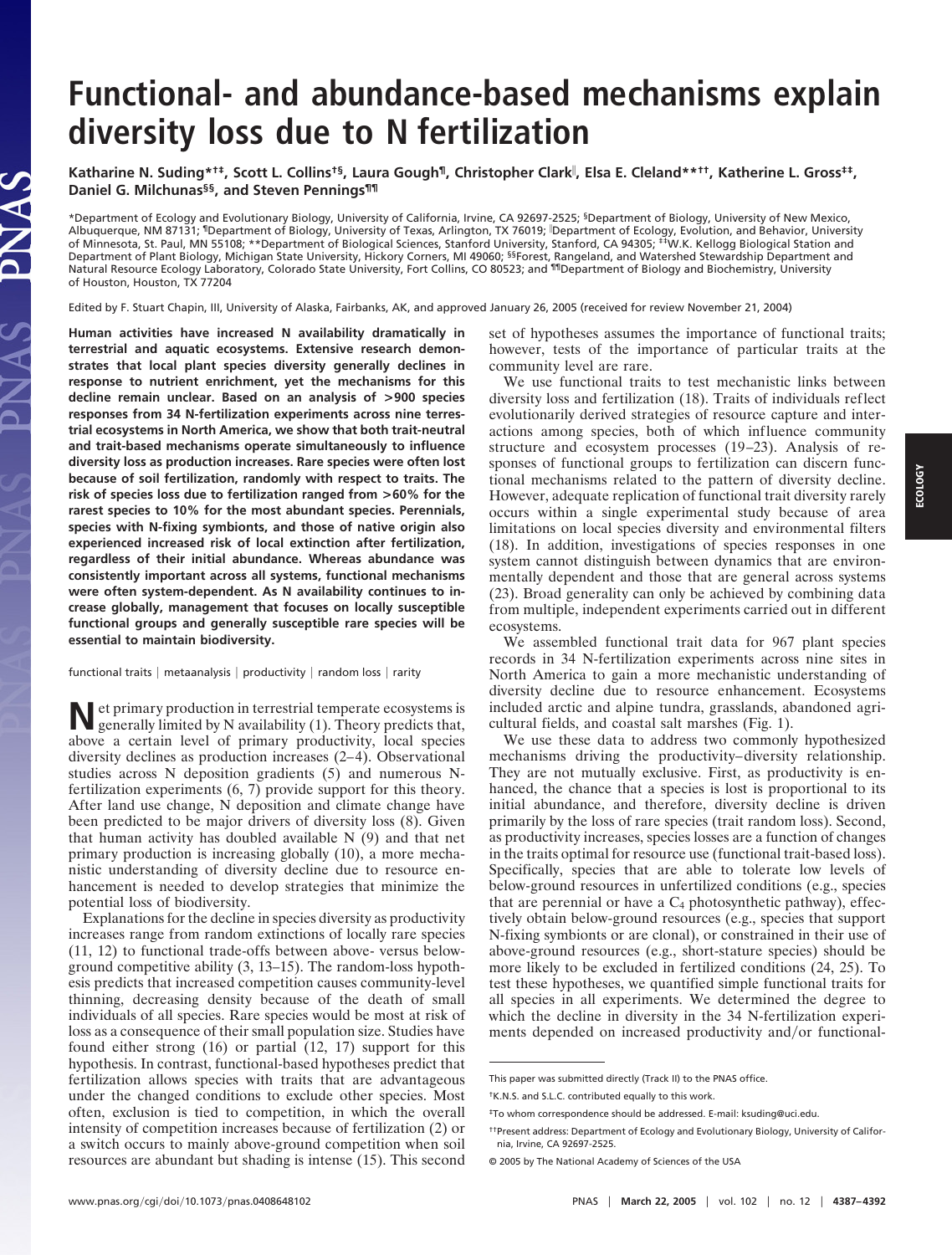

**Fig. 1.** Species responses to N fertilization were analyzed from 34 experiments at nine sites representing major herbaceous ecosystems in temperate North America. ARC, Toolik Lake, AK, arctic tundra; CRP, Carpenteria, CA, Pacific salt marsh; CDR, Cedar Creek, MN, sand prairie/old field; GCE, Sapelo Island, GA, Atlantic salt marsh; JRG, Jasper Ridge, CA, annual grassland; KBS, Kellogg Biological Station, old field; KNZ, Konza Prairie, KS, tallgrass prairie; NWT, Niwot Ridge, CO, alpine tundra; and SGS, Central Plains Experimental Range, CO, shortgrass steppe. Map delineations are Holdridge life zones.

group turnover. We then examined what types of species were being lost in these experiments and whether initial abundance or particular traits of these species predicted the risk of loss due to fertilization.

## **Materials and Methods**

We used data from experimental studies of N fertilization from nine ecosystems in North America (Fig. 1). Although these systems were all largely dominated by herbaceous vegetation, they encompassed a broad range of growth form representation and productivity (see Table 2, which is published as supporting information on the PNAS web site). Across the nine ecosystems, we include 34 N-fertilization experiments. In all experiments, we compared unfertilized (no N added) and fertilized (N added) treatments.

**Trait Characterization.** We chose broad functional categories, some of which overlap with previously suggested core plant traits (26, 27), rather than many specific quantitative traits for several reasons. First, detailed quantitative traits are rarely available for the North American flora, unlike the published databases for the European flora (28, 29). Second, recent studies incorporating both detailed plant measurements and broader life history traits have found relatively equal usefulness of the two approaches (24, 30). Third, general traits can be more easily used by those charged with managing land to maintain species diversity in the face of anthropogenic N inputs.

Based on our predictions, we selected six different functional groupings to use in our analyses. First, graminoid species were grouped by  $C_3$  or  $C_4$  photosynthetic pathway. Second, forb species were classified as to whether or not they were associated with an N-fixing symbiont. Third, life history was categorized as either annual/biennial or perennial. Fourth, species were classified according to their height relative to the canopy (bottom third, middle third, and upper third) in control conditions for

each experiment. Because there were few differences between responses of species in the middle and upper third of the canopy, those categories were subsequently combined. Fifth, species were classified based on whether they were nonclonal (no vegetative spread), caespitose (densely packed ramets such as tussocks or phalanx growth form), or rhizomatous (widely spaced ramets or guerilla growth form). Again, because we found few differences in the response of caespitose and rhizomatous species, we combined these groups in the analyses presented here. Last, we classified species based on whether they were native to North America or nonnative based on information in the U.S. Department of Agriculture plants database (http: plants.usda.gov). Analyses based on family taxonomic groupings were not possible because of the highly unbalanced nature of family representation in the database:  $>75\%$  of the 67 families in the data set were represented by  $\leq 10$  species, whereas two families (Poaceae and Asteraceae) were both represented by 80 species records.

**Response Metrics.** We used species density (number of species per unit area) as our measure of species diversity (7). By following standard metaanalytic approaches (31, 32), we calculated the species diversity response as species density in fertilization treatment divided by species density in control (unfertilized) treatment, with values of 1 indicating no change in response due to fertilization. A similar metric was calculated to describe the change in above-ground primary production due to fertilization, based on standing biomass measures.

To describe functional group responses, we summed the mean relative abundance (of replicates within each experiment) for species comprising each functional grouping. The ratio of relative functional group abundance in fertilized and control plots  $[InRR = ln(RA<sub>fertilized</sub>/RA<sub>control</sub>)],$  where RA is relative abundance of a functional group), was used as our response metric. Ratios were natural log-transformed to meet normality assumptions. Thus, a positive lnRR value indicates that fertilization increased that relative abundance of the functional group, a value near zero indicates little change, and a negative value indicates that fertilization decreased the relative abundance of a functional group.

Functional group turnover was calculated as the average of the absolute value of response ratios across all *n* functional groups in each experiment:

Functional group turnover

$$
(\Sigma|\ln RR_1| + |\ln RR_2| + \cdots + |\ln RR_n|)/n
$$

where  $InRR<sub>n</sub>$  is the response to fertilization of the *n*th functional group (Table 3, which is published as supporting information on the PNAS web site, for a calculation example). Functional group turnover is a general index of the degree to which fertilization produces a shift in functional group abundance between control and fertilized plots. Because functional group turnover is based on the relative abundance of many species within each functional group, we do not expect a statistical correlation with species losses. There were only two cases in the data set in which fertilization caused the complete loss of a functional group; these were omitted from this analysis.

We classified species as lost from an experiment if they were present in control plots but absent in all fertilized plots. This distinction does not take into account the original composition of a particular plot but is conservative in that a species has to be absent from every replicate fertilized plot to be considered lost. In one experiment that had time-series data from the start of the experiment (CDR; Table 2), our classifications based on presence/absence of species in control and fertilized plots predicted  $>80\%$  of the species that were actually lost over time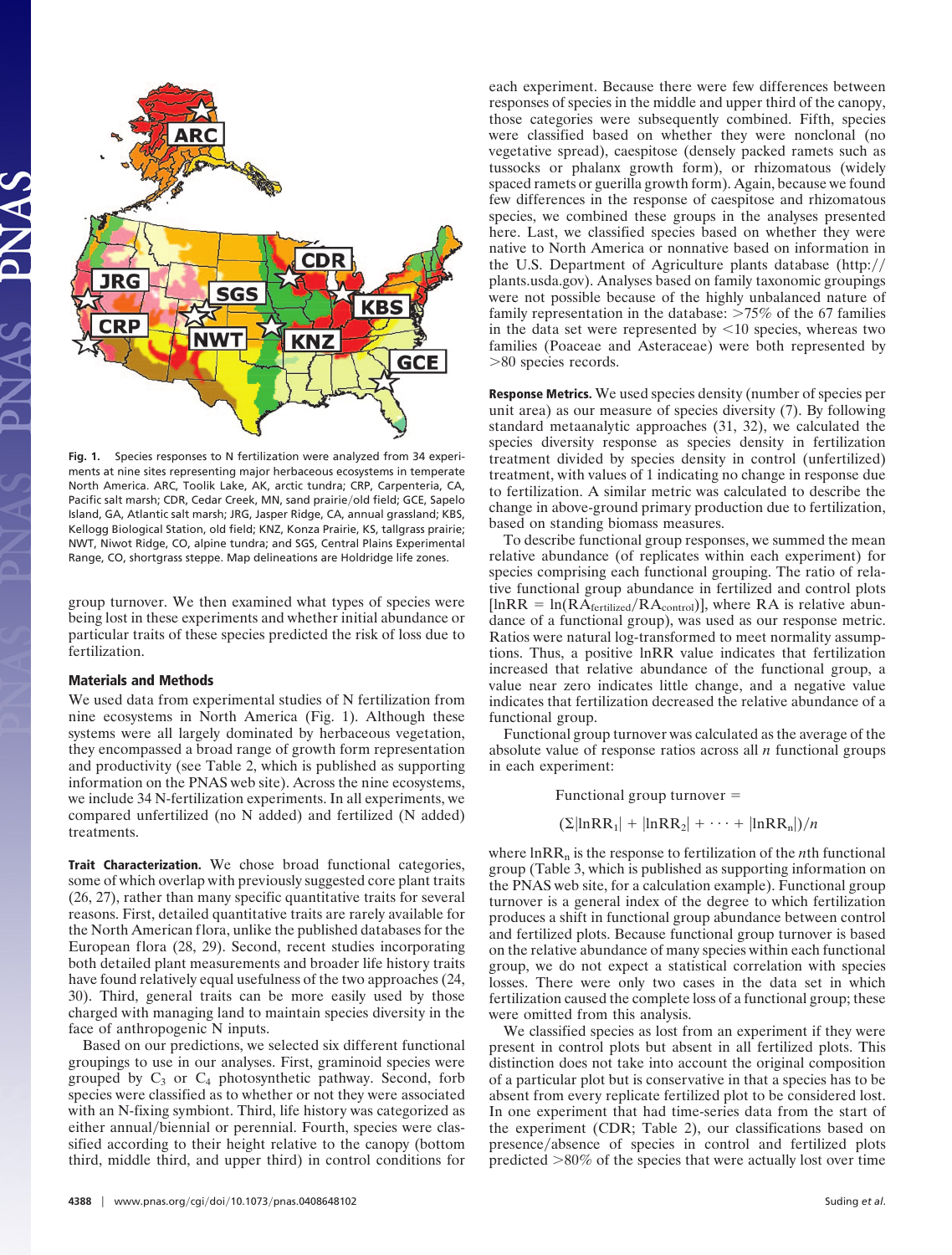from fertilized plots. For all analyses, we excluded experiments that did not initially contain species with both trait types being compared (e.g., both annuals and perennials had to be present for an analysis based on life history functional groupings) and experiments that did not experience at least one species loss.

**Data Analyses.** We used three different logistic regression approaches to test the importance of initial abundance and trait groupings on the probability of species loss in fertilized plots. First, to account for the overall influence of abundance and traits on loss, we ran logistic regressions of species loss likelihood for different functional groups, including all species from all sites. We analyzed each functional grouping separately and did not combine functional groupings (e.g., we did not compare two-trait categories such as perennial exotic or tall N-fixer). Second, to examine the generality across all sites, we conducted similar analyses separately for each site. To determine whether particular sites strongly influenced the overall analysis, we also ran the overall analyses while excluding sites that we identified as having strong effects when they were analyzed separately. Third, to examine the potential influence of trait correlations, we conducted similar analyses on multivariate descriptions (principle component axes) of trait variability rather than just the single trait categories. Life history, origin, and clonality had high loadings on the first axis, which described 26% of the variation in trait groupings. The second and third axes examined an additional 18% and 14% of the variation, respectively. Photosynthetic type and height had high loadings on the second axes, and N-fixation and clonality had high loadings on the third axis. All analyses were based on the likelihood of species losses and included both initial abundance and trait groupings as factors.

## **Results and Discussion**

N fertilization increased net primary production and decreased species richness in all terrestrial experiments ( $r^2 = 21$ ,  $n = 19$ ,  $P = 0.03$ ) but not in salt-marsh experiments (Fig. 2 *Upper*). Salt marshes are highly productive and generally support only three or four plant species per  $m<sup>2</sup>$  under natural conditions, constraining possible diversity responses to fertilization. Functional group turnover (see *Materials and Methods*) was stronger than productivity as a predictor of diversity decline (Fig. 2 *Lower*). Large shifts in functional group abundance (e.g., increase in  $C_3$  grasses, decrease in legumes, etc.) were related to large losses in diversity both with ( $r^2 = 0.35$ ,  $n = 34$ ,  $P < 0.001$ ) and without ( $r^2 = 0.30$ ,  $n = 24$ ,  $P = 0.004$ ) salt marsh sites. Shifts in functional group abundance were not related to changes in production  $(r^2 = 0.04,$  $n = 19, P = 0.42$ ) nor initial levels of production ( $r^2 = 0.05, n = 1$ ) 34,  $P = 0.84$ ). Other factors that differed across experiments, such as experiment length and amount of N added, did not explain diversity decline.

The general relationship of diversity loss with changes in productivity and functional group abundance suggests that both numerical (abundance-based) and functional (trait-based) mechanisms are related to the decline in diversity as local productivity increases. To address these mechanisms in more detail, we sought to determine whether initial abundance or particular functional traits predict the probability that a species would be lost as resource availability increased above-ground production.

The random-loss hypothesis predicts that rare species account for most of the decline in species diversity with fertilization due to random loss of individuals as plant size increases and density declines (11, 12, 33). Our data partially support this hypothesis. Initial abundance was significantly associated with the likelihood of loss due to fertilization (Fig. 3); the rarest species had  $>60\%$ chance of loss due to fertilization, whereas the most abundant species had only a 10% chance. However, local extinctions



**Fig. 2.** The decline in species diversity is related to the magnitude of production increase on plots fertilized with N (*Upper*) and the magnitude of functional-group turnover (*Lower*). Functional-group turnover is the mean of the responses of all functional groups to fertilization (see *Materials and Methods*) within an experiment. Each symbol represents one fertilization experiment. Regression coefficients are given when all experiments are included (w/SM) and when salt marshes are excluded (w/o). Open symbols indicate salt marshes. **\***, *P* - 0.05; **\*\***, *P* - 0.01; **\*\*\***, *P* - 0.001; SDn and SDc, species density (no. of species per area) in fertilized and control plots, respectively; ANPPn and ANPPc, above-ground net primary production in fertilized and control plots, respectively. For site definitions, see the legend to Fig. 1.

occurred even among the most abundant species, indicating that loss was not wholly due to rarity.

Functional mechanisms have also been invoked to explain shifts in diversity after fertilization. One commonly hypothesized mechanism is a shift from below-ground competition for nutrients to above-ground competition for light as resources are enhanced (12, 34, 35). This hypothesis predicts that species that support N-fixing bacteria and are poor competitors for light would decline because of fertilization. After accounting for the contribution of initial abundance to the likelihood of loss, N-fixing forbs were more susceptible to loss than forbs that did not support N-fixing bacteria (Fig. 3 and Table 1). This decline supports the expectation that competition for soil N decreases in fertilized areas. Also, species in the lower canopy, the species likely to experience more intense competition for light (36), were more likely to be lost due to fertilization than species in the upper canopy. However, functional mechanisms cannot be invoked in this latter case: species in the lower canopy were also more likely to be less abundant before fertilization. When initial abundances were accounted for, species lower in the canopy did not have a higher risk of local extinction than taller species (Fig. 3*D*).

Another hypothesized mechanism is a shift from conservative to acquisitive resource-use strategies (25, 37, 38). Species with quick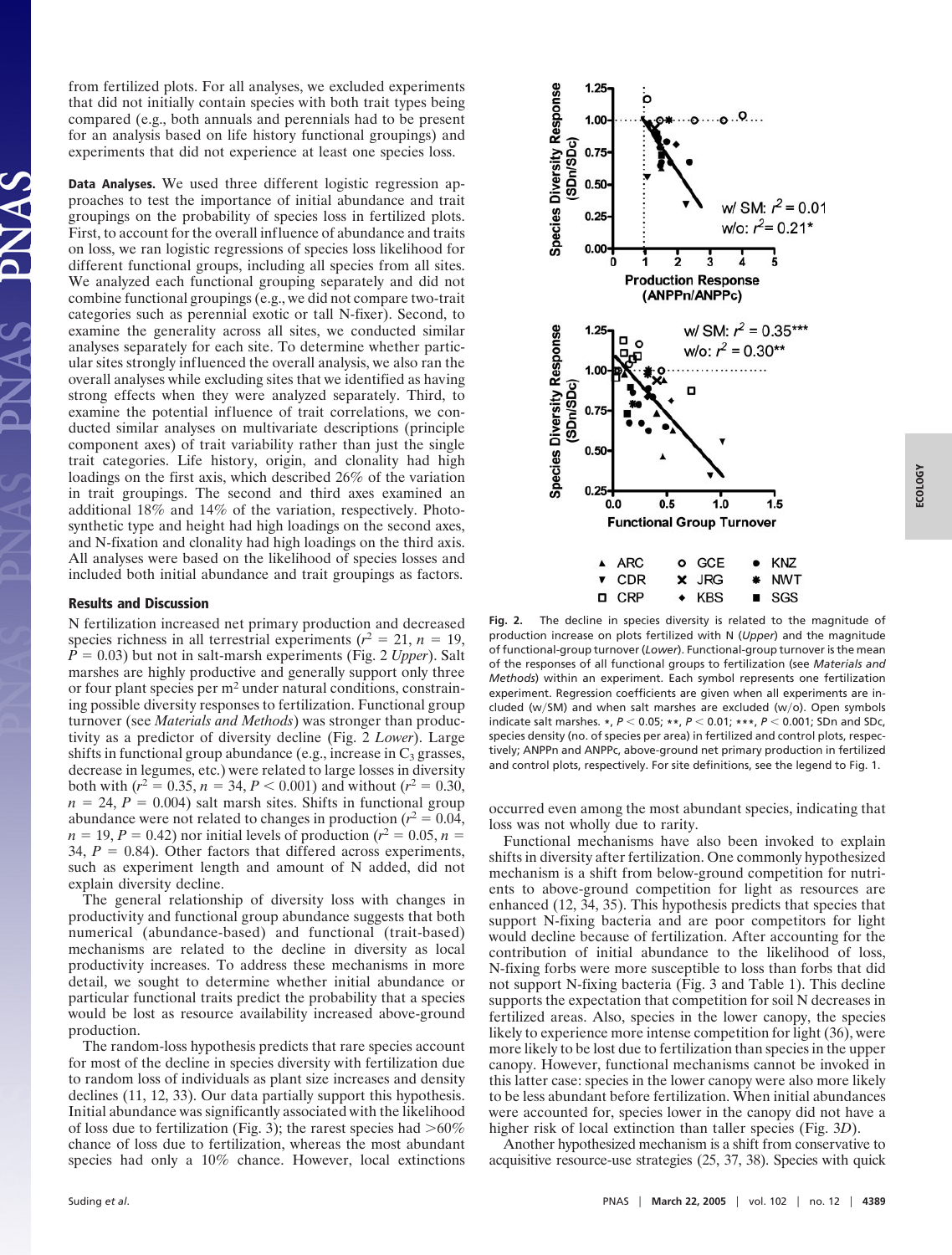

**Fig. 3.** Likelihood of local extinction in plots with added N for six trait groupings as a function of initial abundance. Circles indicate abundance of species that were lost (1) or not lost (0) because of fertilization. Squares indicate the average abundance and proportional loss for each functional group. Relative abundance measures are expressed in percentile, with 100 being the most abundant species in the data set and 0 being the least abundant species in the data set. Logistic regressions on species loss as a function of abundance in unfertilized (control) plots. A, abundance; FG, functional grouping. **\*\*\***, *P* - 0.001; **\*\***, *P* - 0.01; **\***, *P* - 0.05; and ns (not significant),  $P > 0.05$ .

returns on investments of nutrients (i.e., rapid potential growth rates, high leaf N content) are often thought to be able to better use pulses of available resources. Although we do not have resourceuptake measures for all of the species in this database, we did classify species based on their life history. Assuming that life history is a broad surrogate for resource-use strategies, perennials should be more conservative in their resource use and decline as resources are enhanced. After accounting for differences in initial abundance, species with perennial life history were more likely to be lost than annual species (Fig. 3*A*).

Nonnative species can be successful invaders because of a myriad of traits (39, 40). However, it has been suggested that

| Table 1. Influence of initial abundance and functional groupings on the likelihood of species loss across all sites, for each site, and |  |  |
|-----------------------------------------------------------------------------------------------------------------------------------------|--|--|
| with site deletion to test for the influence of particular sites                                                                        |  |  |

| Species set    | Abundance           | Functional grouping                    |                                        |                                |                             |                            |                            |  |
|----------------|---------------------|----------------------------------------|----------------------------------------|--------------------------------|-----------------------------|----------------------------|----------------------------|--|
|                |                     | Life history<br>(annual,<br>perennial) | Photosynthetic<br>pathway $(C_3, C_4)$ | N fixation<br>(N-fix, non)     | Height<br>(lower, upper)    | Clonality<br>(clonal, non) | Origin<br>(native, non)    |  |
| Overall        | $t_{761} = -9.4***$ | $t_{591} = -2.9**$                     | $t_{160} = 1.6$                        | $t_{466} = 2.9**$              | $t_{738} = 0.39$            | $t_{711} = 0.71$           | $t_{481} = 2.6**$          |  |
| <b>ARC</b>     | $t_{90} = -3.5***$  |                                        | $\hspace{0.1mm}-\hspace{0.1mm}$        | $t_{27} = 0.01$                | $t_{89} = 0.48$             | $t_{96} = 0.17$            | $t_{17} = -0.01$           |  |
| <b>CDR</b>     | $t_{61} = -3.1**$   | $t_{59} = -0.16$                       | $t_{17} = -0.98$                       | $t_{40} = 0.45$                | $t_{57} = 2.0*$             | $t_{60} = 1.3$             | $t_{59} = 2.6$ **          |  |
| <b>CRP</b>     | $t_{16} = -1.7^+$   |                                        |                                        |                                | $t_{16} = 0.50$             |                            |                            |  |
| <b>KBS</b>     | $t_{131} = -3.6***$ | $t_{117} = -1.7^+$                     | $t_{33} = 2.4$                         | $t_{131} = 0.04$               | $t_{117} = 0.03$            | $t_{120} = -1.1$           | $t_{108} = 0.58$           |  |
| <b>KNZ</b>     | $t_{331} = -5.7***$ | $t_{325} = -1.7$ <sup>+</sup>          | $t_{93} = 0.38$                        | $t_{226} = 3.4***$             | $t_{329} = -1.5$            | $t_{325} = -0.68$          | $t_{325} = -0.90$          |  |
| <b>NWT</b>     | $t_{56} = -0.77$    |                                        |                                        | $t_{45} = -0.01$               | $t_{59} = 1.3$              | $t_{56} = -0.03$           |                            |  |
| SGS.           | $t_{60} = -3.9***$  | $t_{59} = 0.78$                        | $t_{17} = 0.39$                        | $t_{31} = -1.9^+$              | $t_{59} = 1.5$              | $t_{59} = 1.2$             | $t_{57} = 0.81$            |  |
| Site deletions |                     |                                        |                                        | $t_{239} = -0.11$ <sup>+</sup> | $t_{681} = 0.25^{\ddagger}$ |                            | $t_{422} = 1.6^{\ddagger}$ |  |

Results for functional grouping account for initial abundance in logistic regression model. There were no species losses due to fertilization in any of the experiments at GCE, and models for JRG failed tolerance tests because of small sample size.*t*n,*t*ratio statistic from the logistic regression model, with *n* indicating no. of species records. +,  $P < 0.10$ ; \*,  $P < 0.05$ ; \*\*,  $P < 0.01$ ; \*\*\*,  $P < 0.001$ ; —, data did not meet criteria for analysis (i.e. both categories within a grouping were not represented, no species were lost, or there was no site effect for deletion). Bold indicates significant factors. Site names are as described in the legend to Fig. 1.

†Deletion of KNZ species records.

DNI AC

‡Deletion of CDR species records.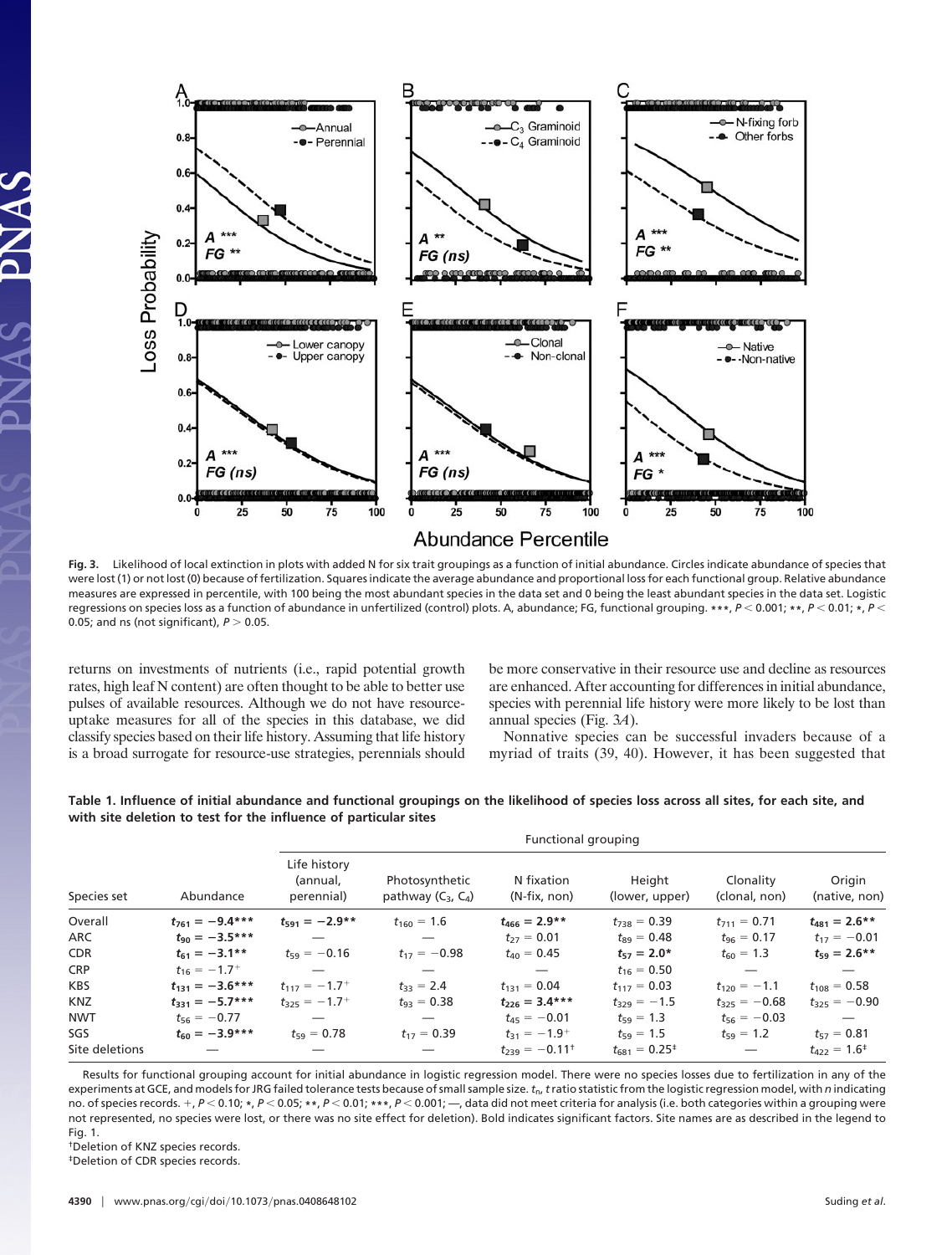invasion can be enhanced by increases in resource availability (14, 41, 42). Although native and nonnative invasion rates into fertilized plots were equivalent (K.N.S., unpublished data), native species had a higher probability of local extinction as resource availability increased (Fig. 3*F*). Many native species were also perennial and clonal. Multivariate analyses indicate that this suite of traits (covariation among origin, life history, and clonality) is related to loss due to fertilization ( $n = 715$ ,  $t = 2.33$ ,  $P = 0.02$ .

We cannot determine the ultimate causes of increased extinction risk for functional groups that also tended to be rare, such as short-stature and nonclonal plants and  $C_3$  graminoids (Fig. 3). Although these traits were associated with loss, we assume that these traits contributed to lower abundance and abundancebased mechanisms directly influenced the increased risk of loss for these groups. Controlled manipulations of functional group abundance and fertilization could test this assumption.

We conducted similar logistic regression analyses within each site to identify whether the patterns of loss that we identified in the overall analysis were influenced by dynamics in particular environments. Although abundance was consistently an important predictor of loss likelihood in all systems, functional mechanisms were often system-specific (Table 1). In particular, the disproportionate loss of N-fixers (30 of 70 N-fixing species were lost) due to fertilization occurred predominately at the tallgrass prairie (KNZ; Table 1), and the disproportionate loss of native species (146 of 372 native species were lost) occurred largely at the successional sand prairie (CDR; Table 1). In both cases, when the influential site was removed from the overall analysis, the trait grouping no longer described the likelihood of species loss in the remaining sites. Sites vary in frequency of given trait groups, frequency of species losses, and general species richness; these factors could all statistically influence these results. However, we suspect that these results have a biological basis: functional traits appear to be better predictors of loss at smaller spatial scales in response to local environmental contingencies.

Species diversity declined as production increased in all but the salt marshes and one examined alpine tundra community (Fig. 2 *Upper*). Diversity loss was most severe when fertilization strongly increased production or shifted functional group dominance. Rare species, regardless of their traits, were more susceptible to local extinction. Rajaniemi (17) speculated that random loss would be strongest in communities of nonclonal plants; however, we found support for the random-loss hypothesis in virtually every system that we examined.

- 1. Vitousek, P. M., Hattenschwiler, S., Olander, L. & Allison, S. (2002) *Ambio.* **31,** 97–101.
- 2. Grime, J. P. (1973) *Nature* **242,** 344–347.
- 3. Tilman, D. (1982) *Resource Competition and Community Structure* (Princeton Univ. Press, Princeton).
- 4. Gross, K. L., Willig, M. R., Gough, L., Inouye, R. & Cox, S. B. (2000) *Oikos* **89,** 417–427.
- 5. Stevens, C. J., Dise, N. B., Mountford, J. O. & Gowing, D. J. (2004) *Science* **303,** 1876–1879.
- 6. Silvertown, J., Dodd, M. E., McConway, K., Potts, J. & Crawley, M. (1994) *Ecology* **75,** 2430–2437.
- 7. Gough, L., Osenberg, C. W., Gross, K. L. & Collins, S. L. (2000) *Oikos* **89,** 428–439.
- 8. Sala, O. E., Chapin, F. S., Armesto, J. J., Berlow, E., Bloomfield, J., Dirzo, R., Huber-Sanwald, E., Huenneke, L. F., Jackson, R. B., Kinzig, A., *et al*. (2000) *Science* **287,** 1770–1774.
- 9. Vitousek, P. M., Mooney, H. A., Lubchenco, J. & Melillo, J. M. (1997) *Science* **277,** 494–499.
- 10. Nemani, R., Keeling, C. D., Hashimoto, H., Jolly, W. M., Piper, S. C., Tucker, C. J., Myneni, R. B. & Running, S. W. (2003) *Science* **300,** 1560–1563.
- 11. Oksanen, J. (1996) *J. Ecol.* **84,** 293–295.
- 12. Goldberg, D. E. & Miller, T. E. (1990) *Ecology* **71,** 213–225.
- 13. Tilman, D. (1990) *Oikos* **58,** 3–15.
- 14. Rajaniemi, T. K. (2003) *Oikos* **101,** 449–457.
- 15. Newman, E. I. (1973) *Nature* **244,** 310–310.
- 16. Stevens, M. H. H. & Carson, W. P. (1999) *Ecology* **80,** 455–465.

Functional mechanisms related to traits also predicted loss. Although abundance-based mechanisms were nearly universal, functional mechanisms were often system-specific. This result has two important implications. First, it suggests that traits (in the broad sense used here) may not influence above-ground and below-ground competition effects on diversity consistently across environments. Secondly, it suggests that a single functional group may not be a global bellwether for changes in plant biodiversity. Rather than a focus on particular indicator functional type, we suggest managing to enhance the abundance of rare species (to slow numerical losses) and to stabilize functional group dominance (to slow functional losses). Management that counteracts production increases, particularly of the abundant species (e.g., grazing, cutting, or carbon addition; refs. 36 and 43–45), can be used to achieve these objectives and conserve species at risk.

Extensive observational and experimental evidence shows that plant species diversity declines with resource enhancement in mesic ecosystems worldwide (5, 7, 46, 47). Net primary production is increasing globally because of anthropogenic N deposition, altered precipitation regimes and longer growing seasons (9, 10, 48). Together, these global environmental changes portend a continued loss of biodiversity (49), which may have significant consequences for ecosystem functioning (50). Our ability to predict which species will be lost as a consequence of these global changes has been hampered by a limited understanding of the mechanisms that drive the relationship between production and diversity. Our analyses demonstrate that species losses can be predicted from a combination of abundance- and functional-based mechanisms, but that these mechanisms operate at different spatial scales. A focus on susceptible functional groups at local scales and rare species at larger scales will be an essential conservation strategy as primary production increases globally.

We thank individual sites and the investigators W. Bowman, R. Callaway, C. Field, W. Lauenroth, H. Mooney, T. Seastedt, G. Shaver, J. Simpson, and D. Tilman for providing data; D. Liptzin, A. Ruiz, and M. Walsh for assistance with data compilation; and F. S. Chapin, III, P. Grime, S. Harpole, S. Lavorel, M. Leibold, S. Naeem, T. Rajaniemi, G. Shaver, D. Tilman, and two anonymous reviewers for useful comments on the manuscript. This work was supported by the National Science Foundation-funded Long-Term Ecological Research Network Office and the Niwot Ridge Long-Term Ecological Research Program.

- 17. Rajaniemi, T. K. (2002) *J. Ecol.* **90,** 316–324.
- 18. Smith, T. M., Shugart, H. H. & Woodward, F. I. (1997) *Plant Functional Types: Their Relevance to Ecosystem Properties and Global Change* (Cambridge Univ. Press, Cambridge, U.K.).
- 19. Diaz, S. & Cabido, M. (2001) *Trends Ecol. Evol.* **16,** 646–655.
- 20. Grime, J. P. (2001) *Plant Strategies, Vegetation Processes and Ecosystem Properties* (Wiley, Chischester, West Sussex, U.K.).
- 21. Lavorel, S. & Garnier, E. (2002) *Funct. Ecol.* **16,** 545–556.
- 22. Bai, Y. F., Han, X. G., Wu, J. G., Chen, Z. Z. & Li, L. H. (2004) *Nature* **431,** 181–184.
- 23. Pakeman, R. J. (2004) *J. Ecol.* **92,** 893–905.
- 24. Craine, J. M., Tilman, D., Wedin, D., Reich, P., Tjoelker, M. & Knops, J. (2002) *Funct. Ecol.* **16,** 563–574.
- 25. Chapin, F. S. (1980) *Annu. Rev. Ecol. Syst.* **11,** 233–260.
- 26. Weiher, E., van der Werf, A., Thompson, K., Roderick, M., Garnier, E. & Eriksson, O. (1999) *J. Veg. Sci.* **10,** 609–620.
- 27. Chapin, F. S., Sala, O. E., Burke, I. C., Grime, J. P., Hooper, D. U., Lauenroth, W. K., Lombard, A., Mooney, H. A., Mosier, A. R., Naeem, S., *et al*. (1998) *Bioscience* **48,** 45–52.
- 28. Diekmann, M. & Falkengren-Grerup, U. (2002) *J. Ecol.* **90,** 108–120.
- 29. Pywell, R. F., Bullock, J. M., Roy, D. B., Warman, L. I. Z., Walker, K. J. & Rothery, P. (2003) *J. Appl. Ecol.* **40,** 65–77.
- 30. Reich, P. B., Wright, I. J., Cavender-Bares, J., Craine, J. M., Oleksyn, J., Westoby, M. & Walters, M. B. (2003) *Int. J. Plant Sci.* **164,** S143–S164.
- 31. Hedges, L. V., Gurevitch, J. & Curtis, P. S. (1999) *Ecology* **80,** 1150–1156.